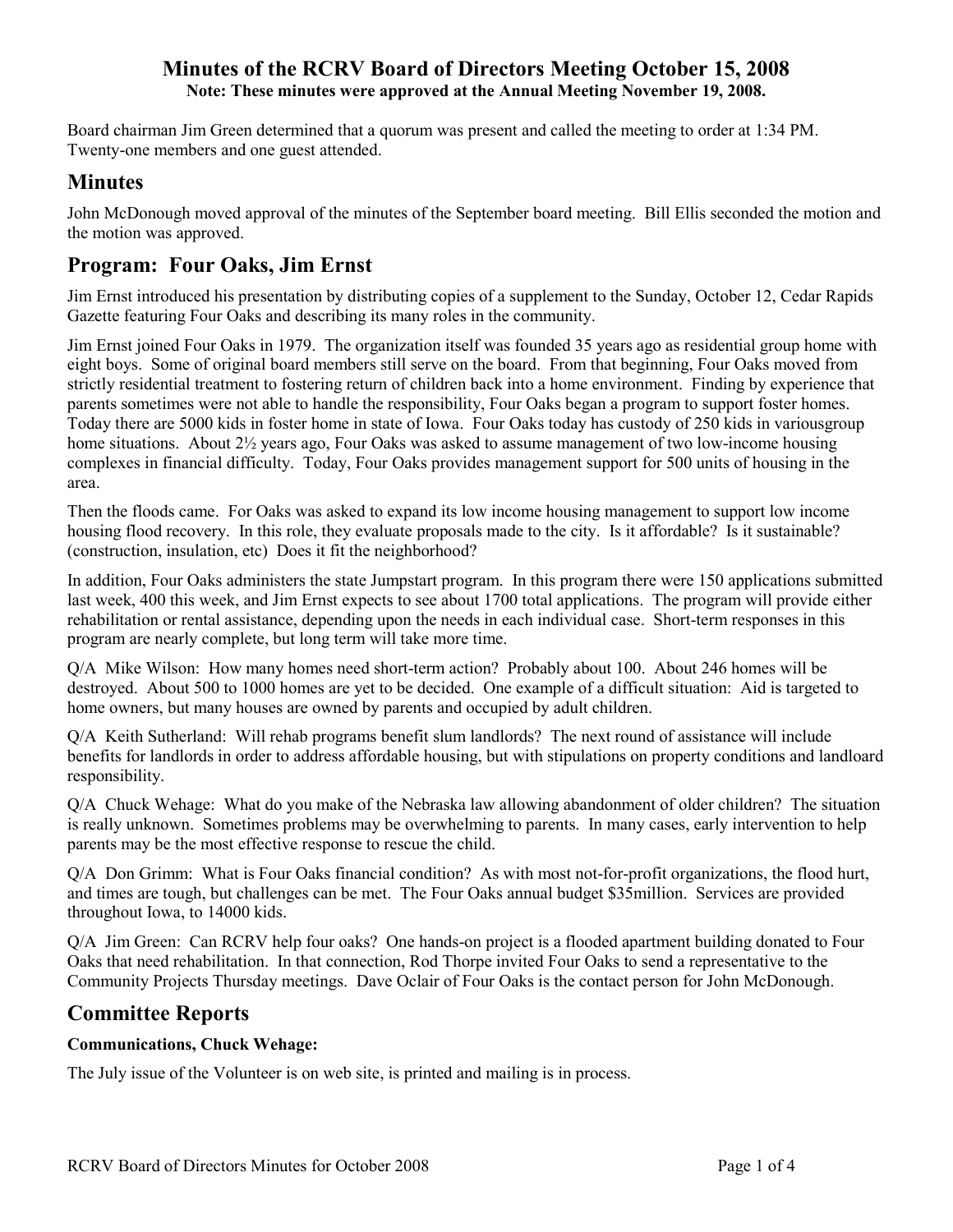A new brochure is being designed for RCRV by Kirkwood students. Reviewers found several problems in early drafts. The Kirkwood students will have to make significant changes to address some of the issues.

#### **Community Projects, John McDonough:**

- We met at the Hiawatha Care Center this past period so that Jack and his wife could participate. It worked out fine. They had a nice area for us to meet plus they provided coffee and rolls for us.
- We have agreed to convert TV's from analog to digital at Heritage Area Agency on Aging Case Workers request. They will request through me via email. I will then forward these requests to our members via distribution listing.
- Again, we support the REACT Center, the company museum, the WRAP program by designing and building various ramps in our locale as well as in the Vinton area. We also support the Free Clinic, Lego programs throughout our area schools, the Salvation Army, and the EIOLC (Eastern Iowa Observatory and Learning Center).
- We are gearing up to present the Rockwell Collins Insurance program to retiree's on October 27, 28, 29 and November 3, 2008 either at 10 or at 1:30. We will have a training session for SHIIP counselors from our area including Anamosa and from Iowa City. Open enrollment will be from 10/27 thru 11/16 either by phone or on-line.
- We are doing lots of volunteer activities for St Lukes Festival of Trees Program again this year. We will be needing more volunteers to complete the various tasks we have signed up to do.
- We have installed and finished wall board, and installed kitchen cabinets for Kathy Swanson's home on Ellis Blvd.
- We are continuing to assist in flood repair activities.
- In the last period, we have continued to provide SHIIP counseling to lots of Linn County residents. RCRV now has 12 active counselors.

If you can dream it, we can do it.

#### **Data Base, Jim Klein:**

- The database was updated for a few address changes and for the obituaries sent to me by Wilma Shadle.
- Made an Excel mailing label file of the Rockwell Collins employees who have retired between January 1, 2008 and August 31, 2008. I sent this file to RSVP to be used to mail out information to the retirees about RCRV and RSVP. This was approved at the September 25, RCRV board meeting.
- Question of spouse continuing to receive newsletter after employee spouse dies. This will have to be handled on an individual basis.

#### **Recruiting and Retention, Pete Jurgens:**

No report.

## **Partner Agency Reports**

#### **Aging Services, Carol Luth:**

No report.

## **Four Oaks Bridge, Mary Beth Minges:**

The Lego League team has met four times. One disappointment is that there are no girls on the team. Team members are very enthusiastic.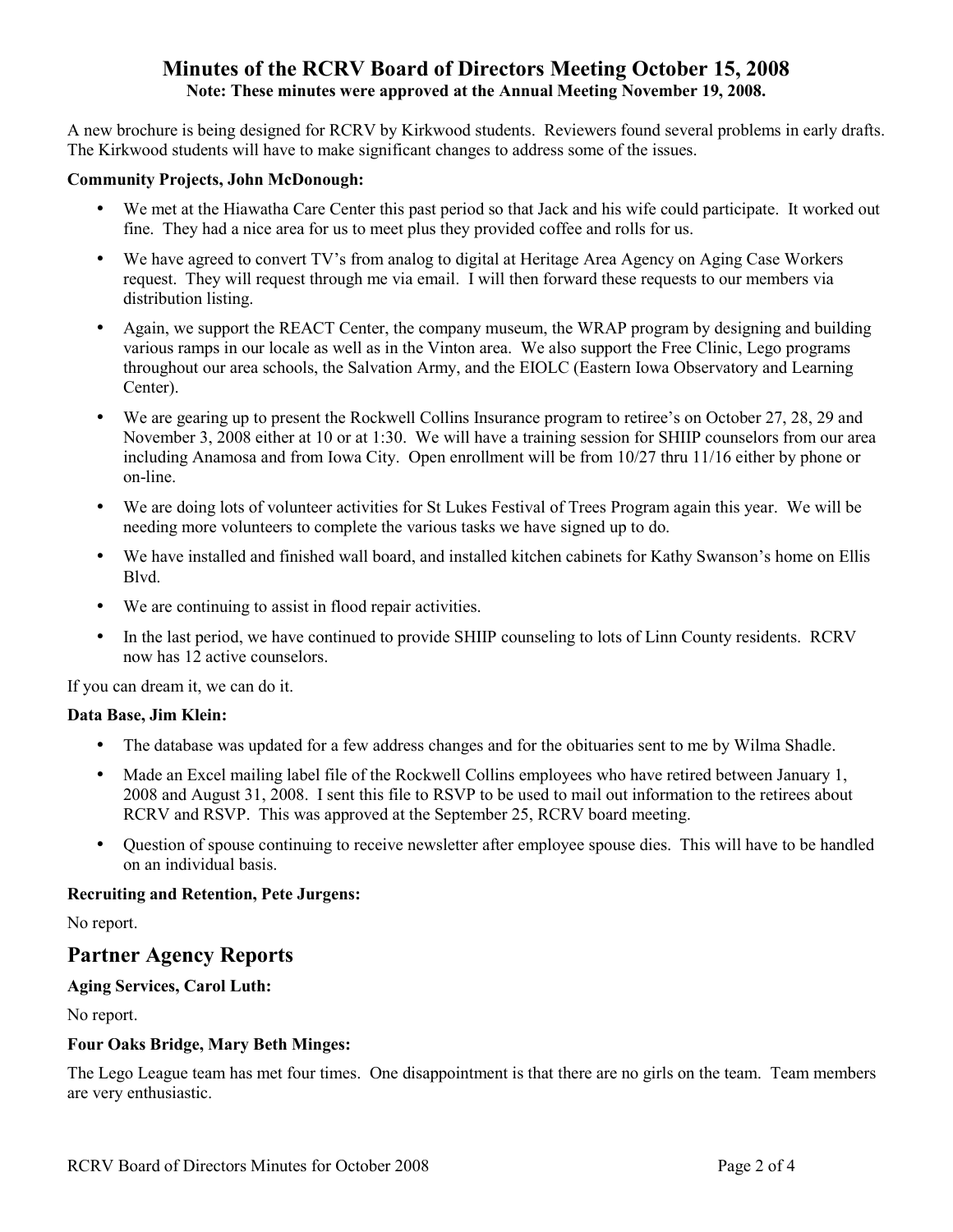The stock market class taught by Vern Jackson is very timely, providing good insight to the students on the way financial markets work.

There is a math study group with volunteers from Coe College, and there is also a Coe music study group. All together, there are 20 volunteers, Coe, Kirkwood, Mount Mercy, and RCRV.

#### **Correctional Services, Heidi Soethout:**

There will be a blood drive at Corrections on October 31. It is open to all donors from 10:00 AM until 2:00 PM. Feel free to wear a costume!

Community Work Crew leaders were hired in July to facilitate community service projects. Please let Heidi know of any projects in the community that could use this resource.

Corrections is seeking to hire AmeriCorp members to perform community service. The current need is for one halftime position and two quarter-time positions.

Volunteer tax preparation assistants are needed for the Volunteer Income Tax Assistance (VITA) program, a Central Cedar Rapids Weed and Seed initiative. These volunteers will provide free income tax preparation to those with low to moderate incomes. Other volunteer opportunities exist within the VITA project. Please call the Volunteer Reception Center at 319-540-4810.

### **Grant Wood AEA, Ann Griffin:**

No report.

#### **Heritage Agency on Aging, Linda Dearinger:**

Heritage is taking reservations for the medical insurance training sessions to be held at KTOS again this year.

An RCRV volunteer is needed at the FEMA meeting on Monday to staff the SHIIP table. Another RCRV representative would be welcome to help staff the Heritage table.

Q/A Are there significant insurance coverage changes this year? Most changes affect those under 65.

Heritage has received a grant to support advertising for SHIIP from the .National Association of Area Agencies on Aging

#### **IBEW, Gerald Vuichard:**

No report.

#### **Jane Boy Community House, Karl Cassell:**

A panel discussion entitled *Community Conversations* will be held Saturday, November 1st, at the Jane Boyd Community House from 1:00 to 3:30 PM. Panel members include Marcella David, UI professor of law and international studies, Brian Fagan, Cedar Rapids city council, and Erica Townsend-Bell, UI assistant professor of political science. Karl Cassell will moderate. The topic is America's *Next Administration -- Election 2008*.

#### **New Horizons, Mark Beason:**

No report.

## **Options of Linn County, Wayne Clayton:**

We continue to replace RCRV job adaptations destroyed in the flood. Several projects are completed and a couple more in progress. Next week we will also host our first Kirkwood class tour since we moved to Hawkeye Downs. We always take those opportunities to discuss our experiences with RCRV.

The Linn County Board of Supervisors approved six-month lease at for Options at the former Target west store site.

## **REACT, Barb Klawiter:**